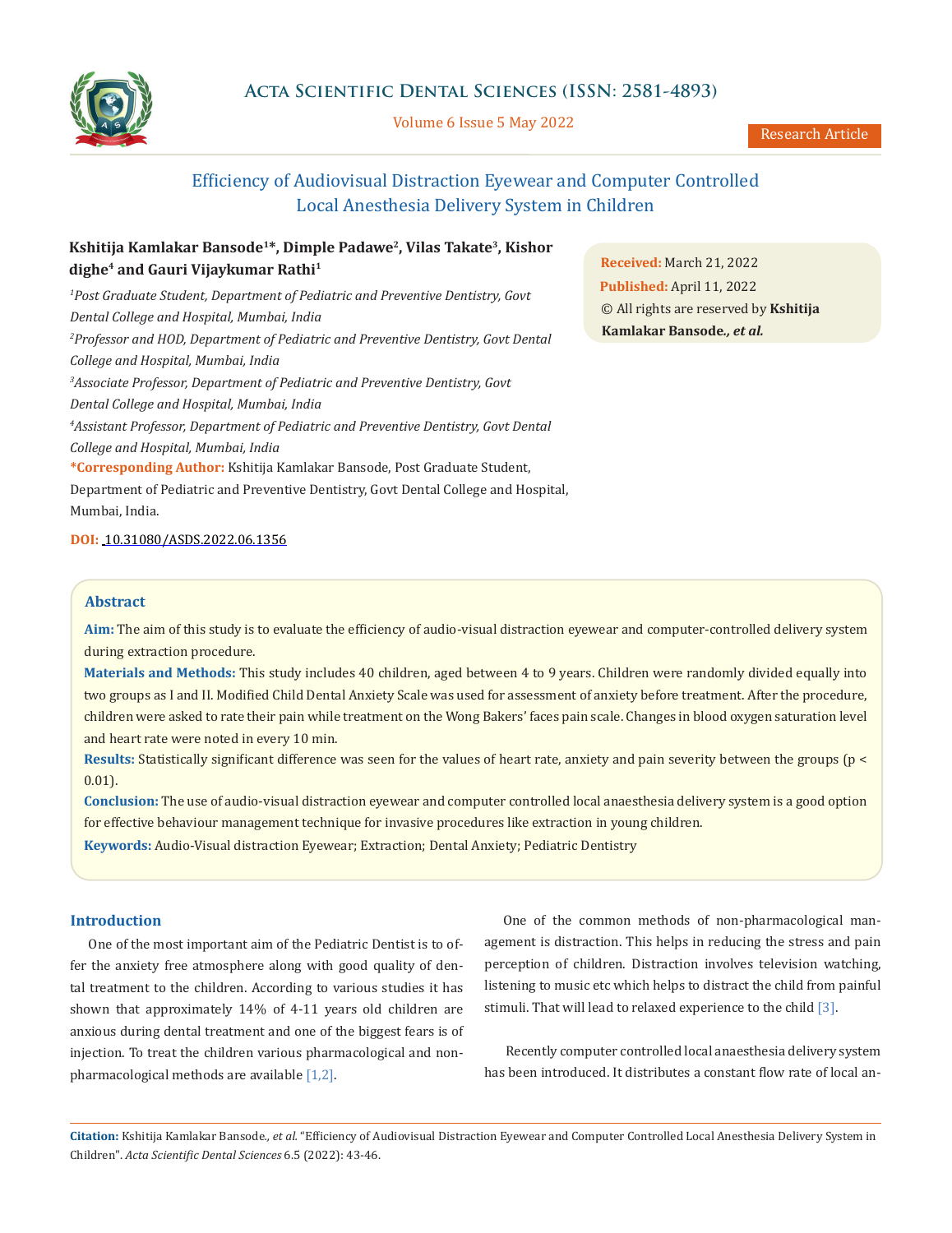aesthetic irrespective of the location, density, and resiliency of the soft tissues at the injection site [4].

Hence, the aim of present study is to evaluate the efficiency of audiovisual distraction eyewear and computer controlled local anesthesia delivery system.

#### **Methods**

This randomized clinical study was carried out in Department of Pediatric and Preventive Dentistry in GDC Mumbai.

The study included 42 children aged 4–9 years old. For evaluation of anxiety level of children Modified Child Dental Anxiety Scale (MCDAS) was used before extraction procedures of primary molars.

According to inclusion criteria children with previous dental treatment like restorations and with MCDAS score of 19 and above, with no systemic disorders were recruited.

Children were randomly divided equally into two groups as I and II using the stratified random selection method. Informed consent was taken from the parents. After taking proper medical, dental history and radiographic examination, group I patients had undergone extraction treatment while watching cartoon of their choice projected through a projector without video eyewear. Patients were then anesthetized by using computer controlled local anesthesia delivery system.

Patients in group II were seated and then video eyewear was placed on the patients' eyes and attached to the mobile and cartoons were played.

The video eyewear blocked the visual field of the child completely and had headphones to deliver the sound. Patients were then anesthetized by using computer controlled local anesthesia delivery system.

Blood oxygen saturation and pulse rate were monitored and noted throughout the procedure every 10 min using pulse oximeter for extraction procedure. After the completion of the extraction procedure, pulse oximeter and audiovisual distraction eyewear were removed, and the patients were asked to rate their pain while

Extraction on the Wong Bakers' faces pain scale. (Figure 1) Anxiety level is evaluated by MCDAS scale after the treatment. A paired sample t-test and independent sample t-test were used to compare the significant changes.



**Figure 1:** Wong Bakers' faces pain scale.

#### **Results**

There were a random division 42 children two groups, 21 per group. Both the treatment groups had undergone extraction procedure. group I patients had undergone extraction treatment while watching cartoon of their choice projected through a projector without audiovisual video eyewear. Participants in group II, were allowed to use audio-visual video eyewear.

There is statistically non-significant difference among the groups for blood oxygen saturation level. While statistically highly significant difference seen for the values of heart rate, anxiety and pain severity between the groups (p < 0.01) (Graph 1-4)

#### **Discussion**

This study showed that audio-visual distraction eyewear and computer controlled local anaesthesia are effective tools in management of anxious children.

Ram., *et al*. (2010), in their study concluded that the use of AV eyeglass system was more effective than regular television screen and it can also be used instead of nitrous oxide-oxygen sedation in

**Citation:** Kshitija Kamlakar Bansode*., et al.* "Efficiency of Audiovisual Distraction Eyewear and Computer Controlled Local Anesthesia Delivery System in Children". *Acta Scientific Dental Sciences* 6.5 (2022): 43-46.

44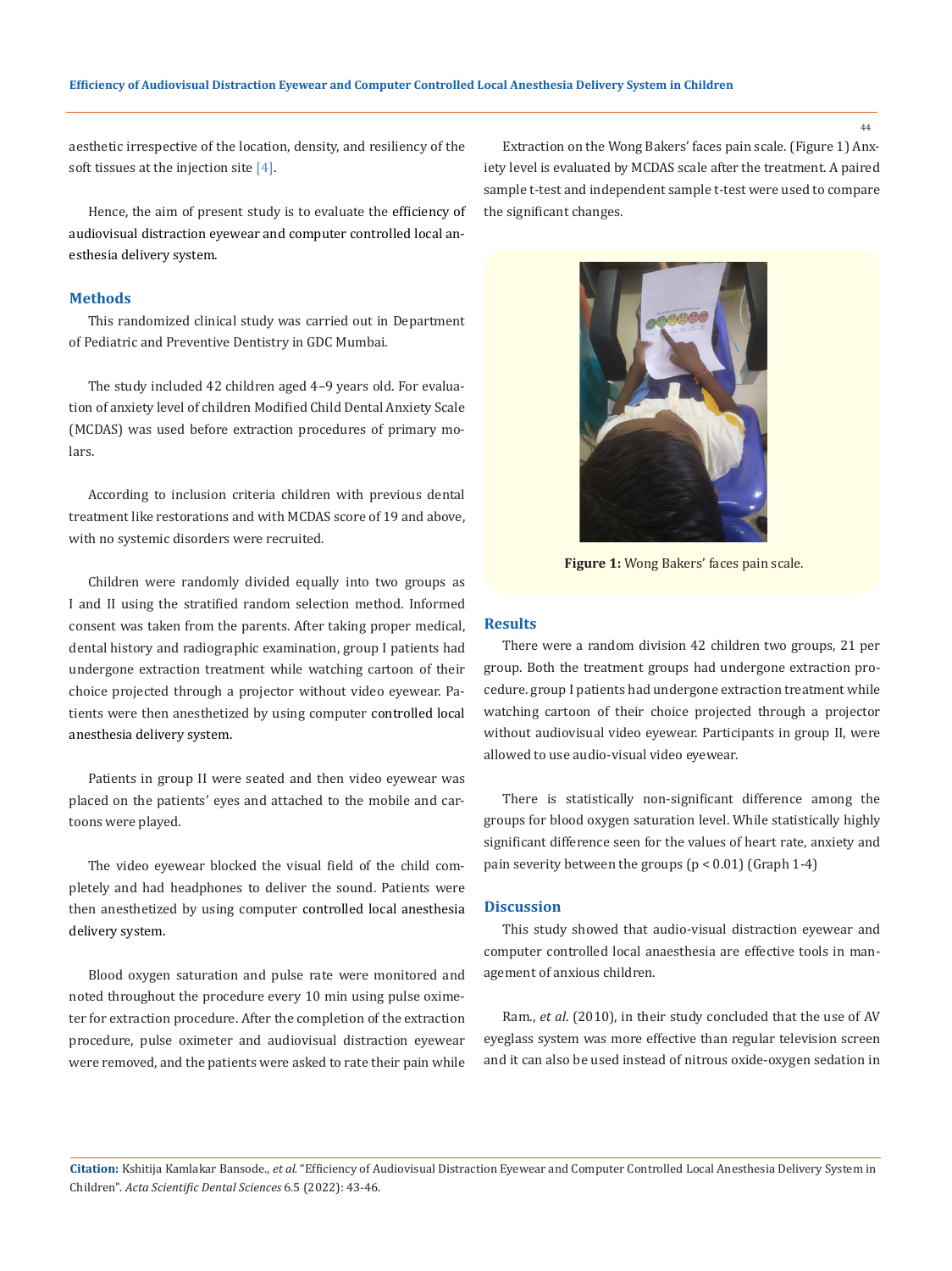















45

**Graph 4:** Inter group comparison of pain severity.

managing anxious patients in the dental clinic [5]. When there is comparison of various behaviour management techniques like music relaxation, storytelling, listening to the audio by headphones, playing video games and watching television, the AV eyeglasses minimize not only children's anxiety towards dental treatment, but also enhance children's cooperative behaviour  $[6,7]$  which is consistent with the results of this study.

Some earlier studies have also reported that parents and the paediatric dentists were relaxed and satisfied about this treatment modality [5].

 Patel., *et al*. (2006) showed that children who enjoyed playing hand-held video games had less anxiety during local anaesthesia as compared with the children who had only their parental presence [8].

The video eyewear is a better distraction tool than watching videos projected on the screen. This is due to the occlusive eyewear which projects the images right in front of the eyes of the user thereby blocking out real world's visual and auditory stimuli**.** As a result child's attention will be diverted so that treatment will be easier. Animated cartoons can be shown to the children.

During any dental treatment, effective pain control is the key to achieve comfort, cooperation, and patient compliance [5,8]. Several techniques are used which include the application of topical anaesthetic before injection, use of smaller gauge needles, and slow delivery of the anaesthetic solution  $[9,10]$ . In our study, we used computer controlled local anaesthesia delivery system to induce local anaesthesia.

**Citation:** Kshitija Kamlakar Bansode*., et al.* "Efficiency of Audiovisual Distraction Eyewear and Computer Controlled Local Anesthesia Delivery System in Children". *Acta Scientific Dental Sciences* 6.5 (2022): 43-46.